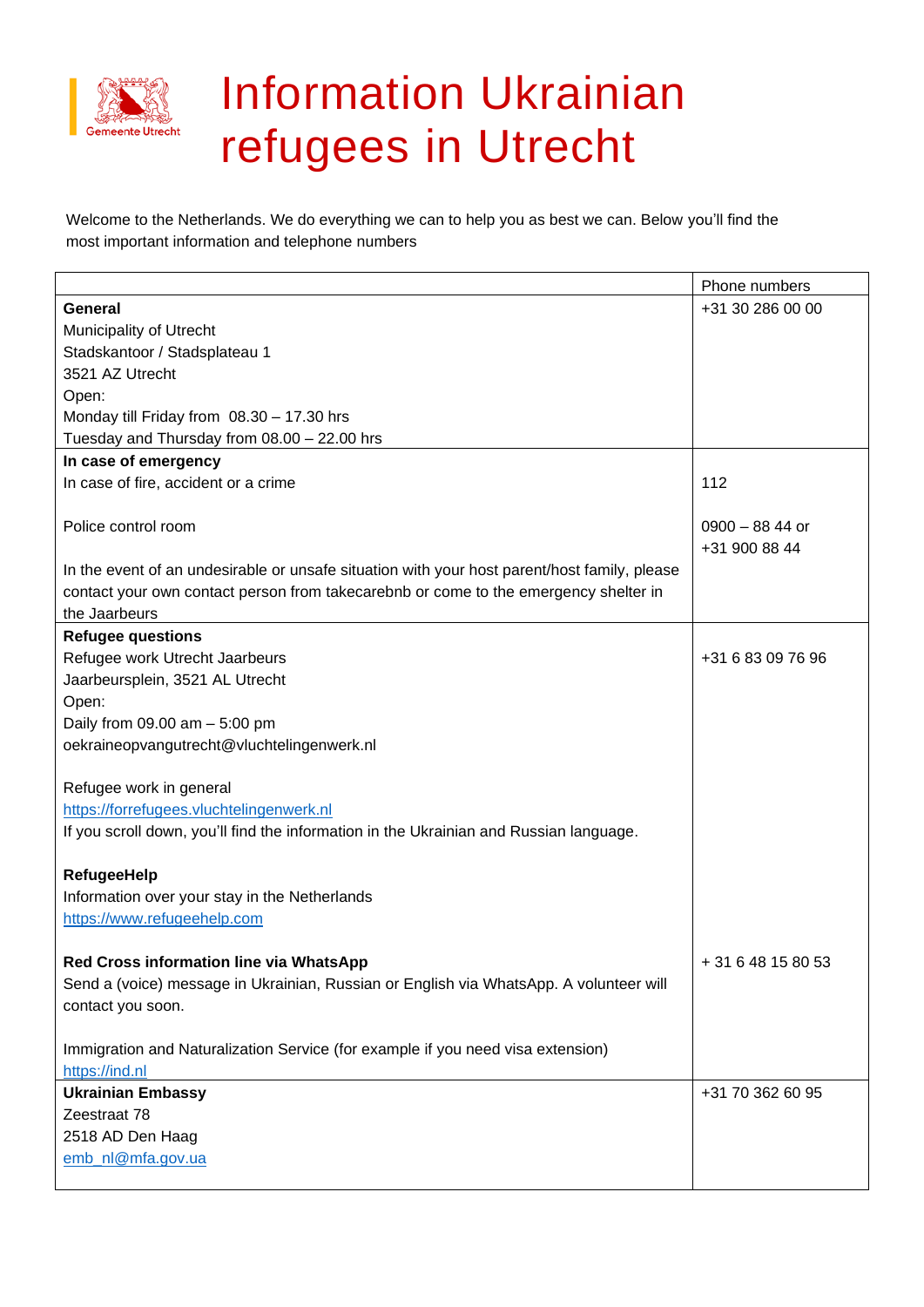| <b>Work</b><br>Ukrainians are allowed to work in Netherlands. From 1 April, a work permit is no<br>longer required.<br>For more information: https://www.rijksoverheid.nl/onderwerpen/opvang-<br>vluchtelingen-uit-oekraine/ondersteuning-in-nederland/werk-en-inkomen<br>Refugees from Ukraine can contact Midden Utrecht Werkt Door<br>(www.middenutrechtwerktdoor.nl) for advice and information. The advisors<br>provide information about working in the Netherlands and help with registration<br>in job vacancy sites www.Werk.nl and www.Hallo-werk.nl | work@middenutrechtwerktdoor.nl<br>+31 6 11 14 90 80                                                         |
|----------------------------------------------------------------------------------------------------------------------------------------------------------------------------------------------------------------------------------------------------------------------------------------------------------------------------------------------------------------------------------------------------------------------------------------------------------------------------------------------------------------------------------------------------------------|-------------------------------------------------------------------------------------------------------------|
| <b>Living allowance</b><br>Do you have a temporary address in our municipality? And not enough money<br>to live on? Then we will help you with a sum of money. We call this amount<br>living allowance. There will be a national scheme for this shortly. Until then,<br>there is a temporary solution in Utrecht.                                                                                                                                                                                                                                             | www.utrecht.nl/livingallowance                                                                              |
| Make an appointment and request a debit card with living money<br>viawww.utrecht.nl/livingallowance. You will receive a debit card with an amount<br>for living allowance. This is a BNG prepaid debit card. With this card and your<br>PIN you can pay at any payment terminal in the Netherlands, and withdraw<br>cash.                                                                                                                                                                                                                                      |                                                                                                             |
| On the website you will find all information in English.                                                                                                                                                                                                                                                                                                                                                                                                                                                                                                       |                                                                                                             |
| <b>Registration in municipality of Utrecht</b><br>You can register at an existing address in the municipality of Utrecht. It does not<br>matter how long you stay at that address. You need this if for instance you want<br>to work or open a bankaccount.                                                                                                                                                                                                                                                                                                    | Tel +31 30 286 00 00<br>(also English spoken)<br>Week days 8.30 am - 5.30 pm;<br>Thursday 8.30 am - 8.00 pm |
| Call the municipality of Utrecht to make an appointment for registration. You will<br>then be given a menu and you can also choose English. The appointments are<br>on Wednesday or Thursday morning at the municipal office, Stadsplateau 1.                                                                                                                                                                                                                                                                                                                  |                                                                                                             |
| No Ukrainian passport but Ukrainian national? The Ukrainian embassy in The<br>Hague can issue a special document. With this you can register in the<br>municipality of Utrecht.                                                                                                                                                                                                                                                                                                                                                                                |                                                                                                             |
| <b>School</b><br>Parents with children up to the age of 12 can get in contact with the Language<br>School via start@taalschoolutrecht.nl or through the button on the website of<br>the language school<br>https://taalschoolutrecht.nl (only in Dutch)                                                                                                                                                                                                                                                                                                        |                                                                                                             |
| (Parents with) children in the age from 12 - 18 years can make an appointment<br>for an intake with Ithaka, via www.ithaka-isk.nl/aanmelden-oekraiense-<br>leerlingen-12-18-jaar<br>(in Dutch and English).                                                                                                                                                                                                                                                                                                                                                    |                                                                                                             |
| With questions about studying in Utrecht, please go to www.UAF.nl                                                                                                                                                                                                                                                                                                                                                                                                                                                                                              |                                                                                                             |
| Laundry<br>In hotels you can have your clothes washed twice a week<br>In a host family this is in consultation with the host                                                                                                                                                                                                                                                                                                                                                                                                                                   |                                                                                                             |
| <b>Host families</b>                                                                                                                                                                                                                                                                                                                                                                                                                                                                                                                                           |                                                                                                             |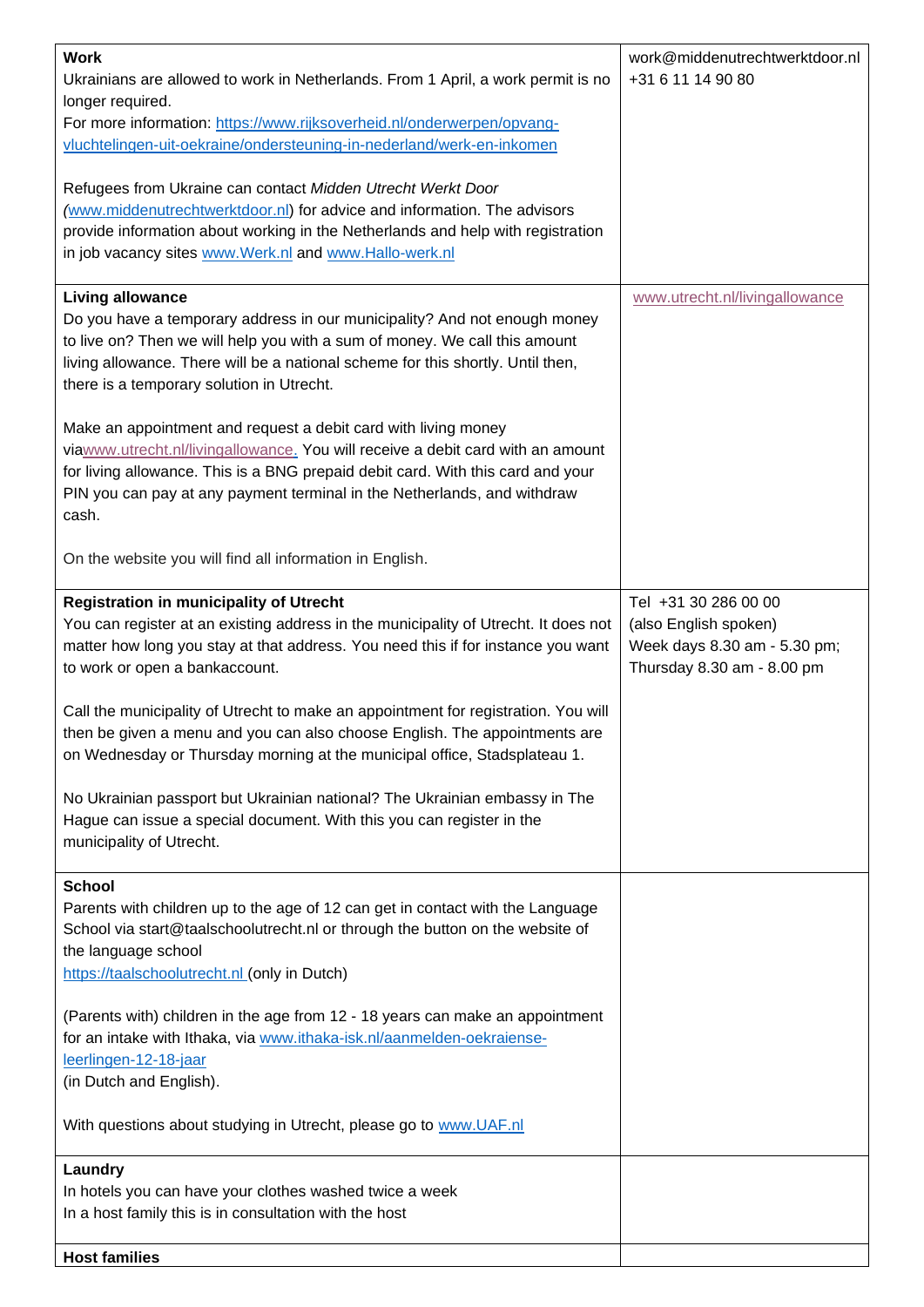| <b>Red Cross helpline</b><br>For questions, advice and support<br>Monday to Friday from 9:00 am to 9:00 pm                                                                                                                                                                                                                 | +31 70 44 55 888 |
|----------------------------------------------------------------------------------------------------------------------------------------------------------------------------------------------------------------------------------------------------------------------------------------------------------------------------|------------------|
| <b>Pets</b><br>Animals entering the Netherlands must be examined and registered by a<br>veterinarian. You can make an appointment for this with the Rijnlaan Veterinary<br>Practice, Rijnlaan 25, Utrecht (free of charge).                                                                                                | +31 30 2883495   |
| Help for animals from Ukraine<br>www.hulpvoordierenuitoekraine.nl (information in NL, Eng, Ukr en Russ)<br>info@hulpvoordierenuitoekraine.nl                                                                                                                                                                               | +31 88 811 33 33 |
| Here you can go for vaccinations, pet supplies or temporary shelter for your pet                                                                                                                                                                                                                                           |                  |
| Animal ambulance (only in case of emergency)                                                                                                                                                                                                                                                                               | +31 6 54772700   |
| <b>Ukrainians For Dinner</b>                                                                                                                                                                                                                                                                                               |                  |
| To offer you a moment to meet Dutch people in a homely atmosphere,<br>Foundation Eet Mee is organising Ukrainians For Dinner.<br>As a refugee from Ukraine, you will be warmly welcomed by locals who are<br>happy to share a meal and a conversation with you in their homely<br>environment. You can also cook together. |                  |
| More information/sign up: https://www.eetmee.nl/en/ukrainians-for-dinner                                                                                                                                                                                                                                                   |                  |

## **HEALTH INFORMATION**

| <b>Doctor</b>                                                                                      |                       |
|----------------------------------------------------------------------------------------------------|-----------------------|
| General practitioner during the day:                                                               |                       |
| Are you placed in a hotel or a host family and do you need medical care? Then contact a            |                       |
| doctor in your area. You can do this via www.zorgkaartnederland.nl/huisarts/utrecht (only          |                       |
| in Dutch)                                                                                          |                       |
|                                                                                                    |                       |
| General practitioner post (Monday to Friday from 5 p.m. to 8 a.m. and on weekends):                | +31 88 - 130 96 70    |
| Deaconesses emergency post                                                                         |                       |
| Burgemeester Fockema Andreaelaan 60                                                                |                       |
|                                                                                                    |                       |
| Before visiting a hospital or a specialist, you first go to a general practitioner for a referral. |                       |
|                                                                                                    |                       |
| Costs:                                                                                             |                       |
| Refugees are entitled to basic care based on their Ukraine document.                               |                       |
| Care provider can declare costs via CAK.                                                           |                       |
| <b>Midwife</b>                                                                                     |                       |
| Here you can go with questions about pregnancy                                                     | +31 30 288 66 66      |
| Praktijk West                                                                                      | In case of emergency: |
| <b>Marco Polostraat111</b>                                                                         | +31 654 72 39 79      |
|                                                                                                    |                       |
| Youth health care GGDrU (0 to 18 years)                                                            | + 31 30 286 33 00     |
|                                                                                                    |                       |
| Here you can go to the consultation office, for (free) vaccinations for babies and children,       |                       |
| and questions about health and raising children from 0 to 18 years.                                |                       |
|                                                                                                    |                       |